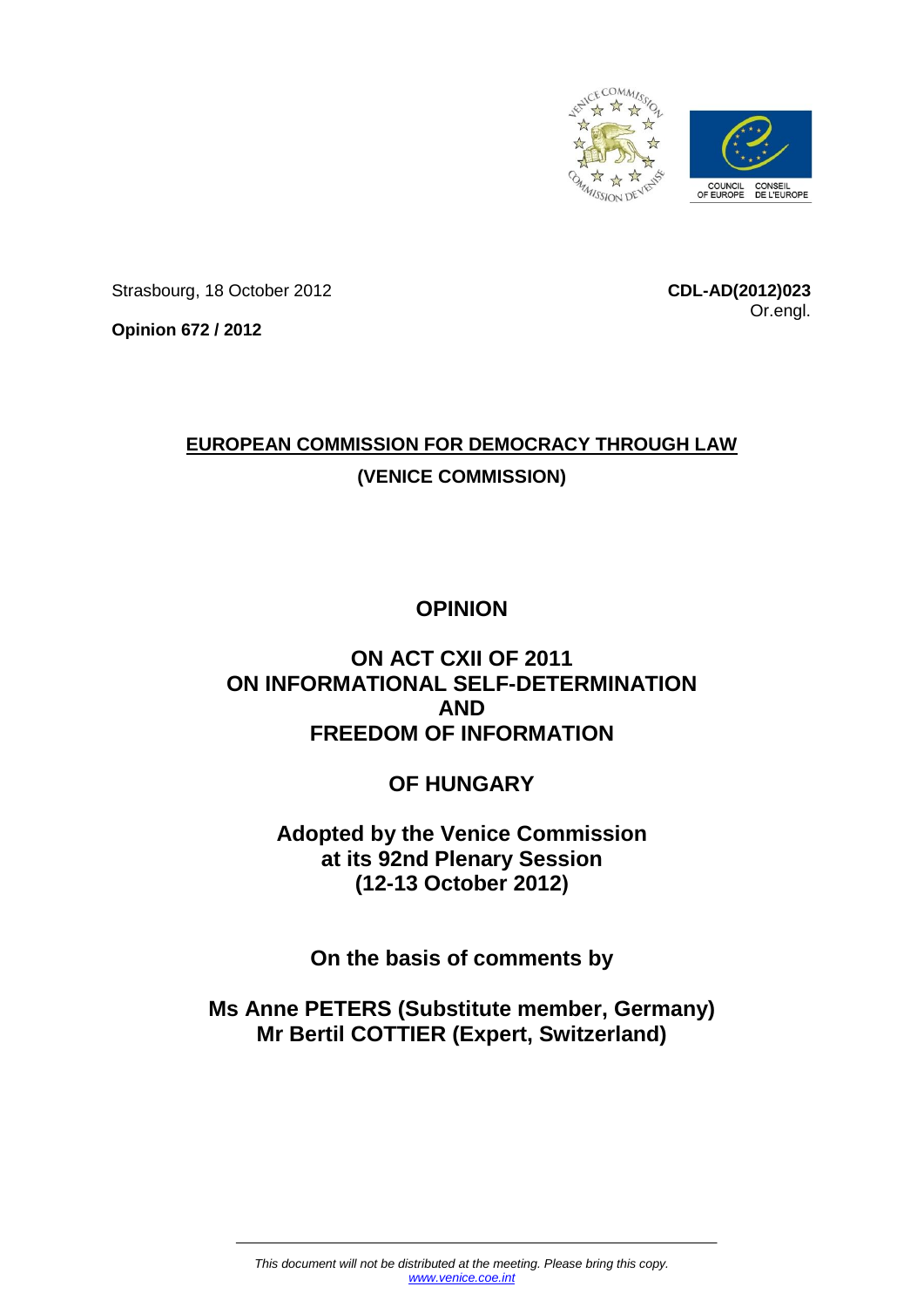# TABLE OF CONTENTS

| B. The National Authority for Data Protection and Freedom of Information5 |  |
|---------------------------------------------------------------------------|--|
|                                                                           |  |
|                                                                           |  |
|                                                                           |  |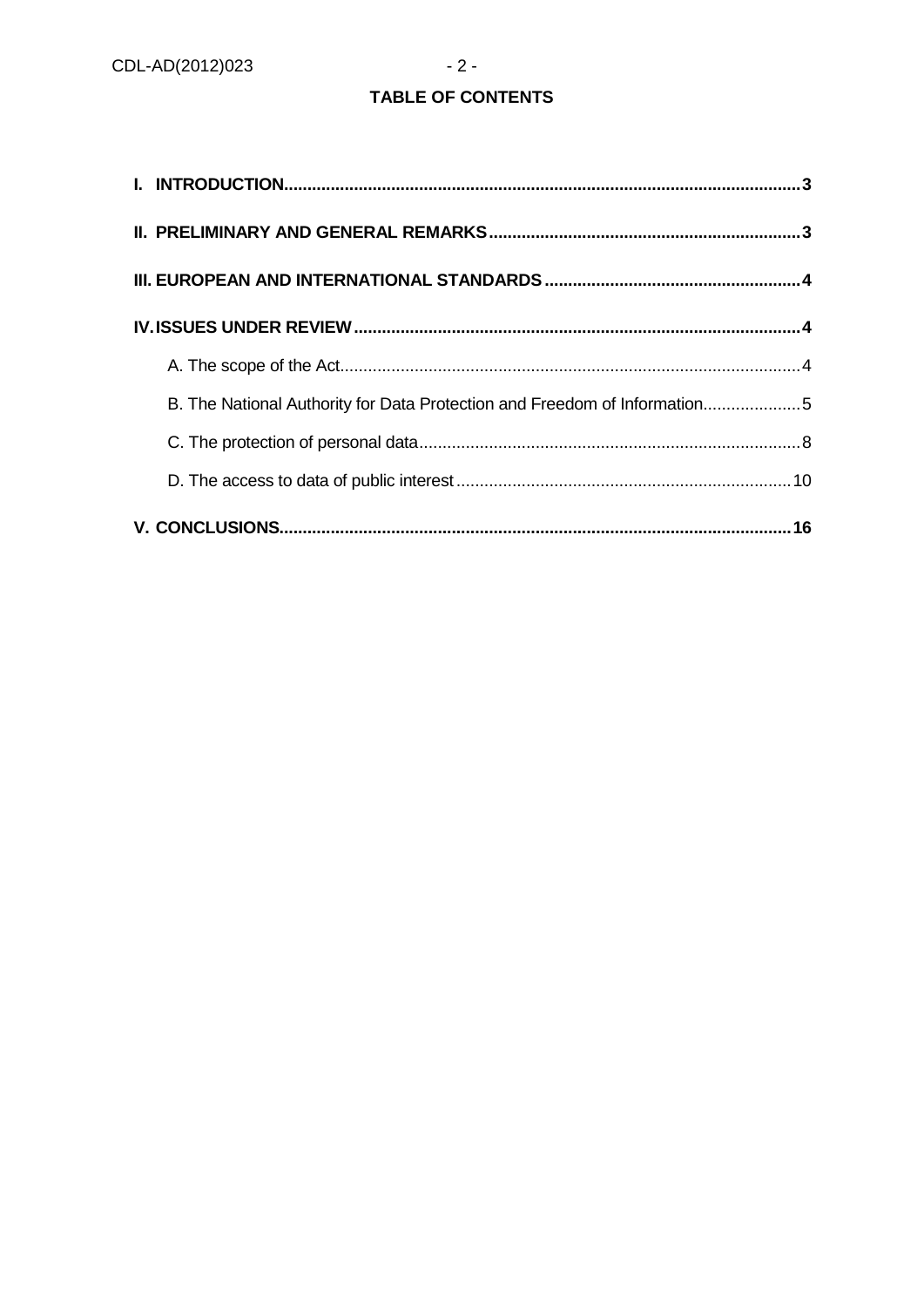# **I. INTRODUCTION**

<span id="page-2-0"></span>1. On 1 February 2012, the Chair of the Monitoring Committee of the Parliamentary Assembly of the Council of Europe requested the Venice Commission to provide opinions on several recent Cardinal Acts adopted by the Hungarian Parliament, including the new Hungarian Act CXII of 2011 on Informational Self-determination and Freedom of Information, adopted in July 2011 (hereinafter referred to as the "Act").

2. The Venice Commission appointed Ms Anne Peters as rapporteur. This Opinion is based on the comments provided by Ms Peters as well as those provided by Mr Bertil Cottier, expert. The Comments provided by the Hungarian authorities on the draft Opinion are reflected in the adopted Opinion (see CDL(2012)074).

3. The present Opinion is based on an official English translation of the Act based on the text which, as indicated by the Hungarian authorities, has legal force as of 1 June 2012 and contains the amendments adopted between the date of adoption of the Act (26 July 2011) and the 1<sup>st</sup> of June 2012. The translation may not always accurately reflect the original version on all points and, consequently, certain comments can be due to problems of translation.

*4.* The present Opinion was discussed at the Sub-Commission on Fundamental Rights (Venice, 13-14 October 2012) and adopted by the Commission at its  $92<sup>nd</sup>$  Plenary Session (Venice,12-13 October 2012).

#### **II. PRELIMINARY AND GENERAL REMARKS**

<span id="page-2-1"></span>5. This Opinion should be seen in the context of the Opinion on the new Constitution of Hungary, adopted by the Venice Commission at its  $87<sup>th</sup>$  Plenary Session (Venice, 17-18 June  $2011)^{1}$ .

6. On 18 April 2011 the Hungarian Parliament adopted a new Constitution of Hungary, which sets forth that

*"Every person shall have the right to the protection of his or her personal data, and to access and disseminate data of public interest" (article VI(2)).* 

and that

 $\overline{a}$ 

*"The exercise of the right to the protection of personal data and the access to data of public interest shall be supervised by an independent authority" (article VI(2)).*

7. Following its adoption in July 2011, the Act under consideration has attracted strong criticism, linked in particular to the abolition of the institution of the Commissioner on Data Protection and Freedom of Information ((hereinafter the "Commissioner") and its impact on the institutional independence of the supervisory mechanism of the enforcement of informational rights and freedoms.

8. The removal from office, before the expiry of his term, of the former Commissioner, has raised particular concern in the light of the independence principle that should govern, according to the applicable standards, the operation of the information and data protection

<sup>1</sup> CDL-AD(2011)016, see also document CDL(2011)058, *Position of the Government of Hungary on the opinion*  on the new Constitution of Hungary, adopted by the Venice Commission at its 87<sup>th</sup> Plenary Session (Venice, 17-18 June 2011) transmitted by the Minister for Foreign Affairs of the Republic of Hungary on 6 July 2011.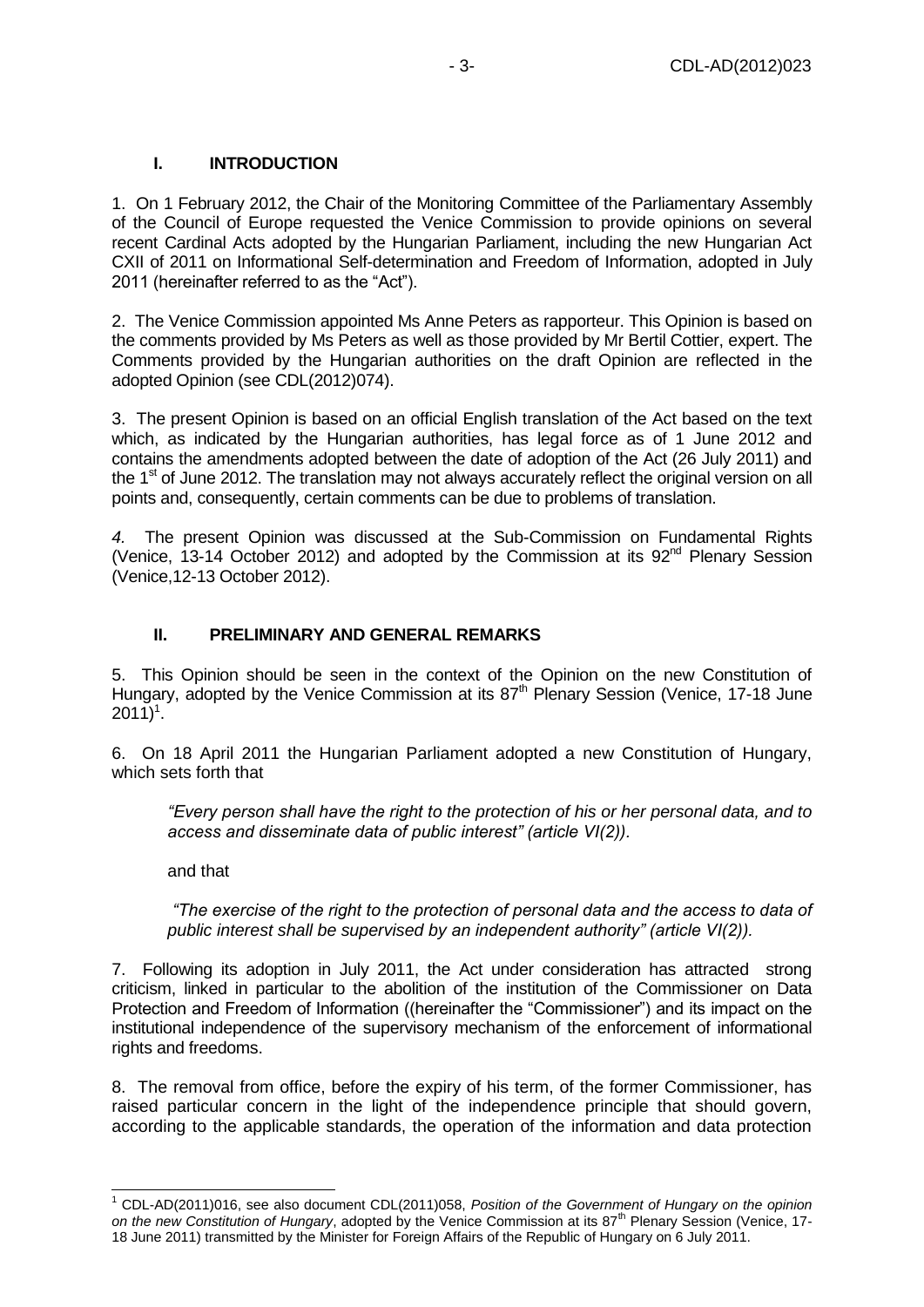regulatory bodies. The present Opinion will not address this specific issue, since the case is the subject of an EU infringement procedure under article 28.1 of the Directive 95/46<sup>2</sup>.

# **III. EUROPEAN AND INTERNATIONAL STANDARDS**

<span id="page-3-0"></span>9. The opinion will analyse the Act with regard to the fundamental rights protected by the Hungarian Fundamental Law (hereinafter the "Constitution"), as well as by the European Convention on Human Rights (hereinafter, the "ECHR") in its articles 8 (which protects private life) and 10 (on freedom of expression) $3$  and article 19 of the International Covenant on Civil and Political Rights (hereinafter, the "ICCPR"), to which Hungary is a party. The General Comment No. 34 of 21 July 2011 is also of relevance for the assessment of the Act.

10. More specific standards are enshrined in the following instruments:

- The Council of Europe Convention for the Protection of Individuals with regard to Automatic Processing of Personal Data<sup>4</sup> (hereinafter "Convention 108")
- The Additional Protocol to the Convention for the Protection of Individuals with regard to Automatic Processing of Personal Data regarding supervisory authorities and transborder data flows<sup>5</sup> (hereinafter "the Additional Protocol")

11. Even though not yet in force - for lack of a sufficient number of States Parties - the Council of Europe Convention on Access to Official Documents<sup>6</sup>, hereinafter "Convention 205", will also be taken into account, especially since Hungary has already ratified it<sup>7</sup>.

12. That said, both Convention 108 and Convention 205 only contain minimum standards. It is up to States Parties to provide more extensive rights and obligations $8$ .

## **IV. ISSUES UNDER REVIEW**

#### <span id="page-3-2"></span><span id="page-3-1"></span>**A. The scope of the Act**

13. The Hungarian Act CXII of 2011 regulates both the protection of personal data and the right of access to information. By integrating the two informational freedoms in one single legal act, the Hungarian legislator has chosen to maintain, as an underlying approach, the philosophy of the previous act, the Act LXIII of 1992 on the Protection of Personal Data and the Access of Data of Public Interest.

14. It should be stressed that, if the countries, such as Hungary, having entrusted to a single body the supervision of both data protection and transparency of public administration are few, those which address these two issues in one single legislative text are even fewer. While certain issues - such as the regimes of exceptions to the right to access to information and of those relating to the protection of data, in many respects identical - are undoubtedly common, the task remains a challenging one.

 $\overline{a}$ **<sup>2</sup>** Directive 95/46/EC of the European Parliament and of the Council of 24 October 1995 on the protection of individuals with regard to the processing of personal data and on the free movement of such data, Official Journal L 281 , 23/11/1995 P. 0031 – 0050.

 $3$  Freedom of expression includes, to some extent, the right of access to information (see the ECtHR, , Társaság a Szabadságjogokért v / Hungary, Judgment of 14 April 2010, § 35). 4

Entered into force for Hungary on 1 February 1998. Hungary made no reservation to the text; on the contrary, it has expanded its scope to the data processed without the aid of electronic or automatic processing (note verbale dated 10 July 1997).<br><sup>5</sup> http://conventions.coe.int/Treaty/Commun/QueVoulezVous.asp?NT=181&CM=1&CL=ENG

Entered into force for Hungary (without any reservation) on 1 September 2005.<br><sup>6</sup> Adopted 18, June 2000 (CETS No. 205), pet vet in force (poods 10 ratifi

Adopted 18 June 2009 (CETS No. 205), not yet in force (needs 10 ratifications, currently 6 ratifications). Besides Hungary also Bosnia and Herzegovina, Lithuania, Montenegro, Norway, Sweden have ratified the Convention. Eight states have signed but not yet ratified: Belgium, Estonia, Finland, Georgia, Moldova, Serbia. Slovenia, Macedonia.

Hungary ratified the Convention 205 on 5 January 2010 (without any reservation.)

<sup>&</sup>lt;sup>8</sup> See in particular article 11 of the Convention 108.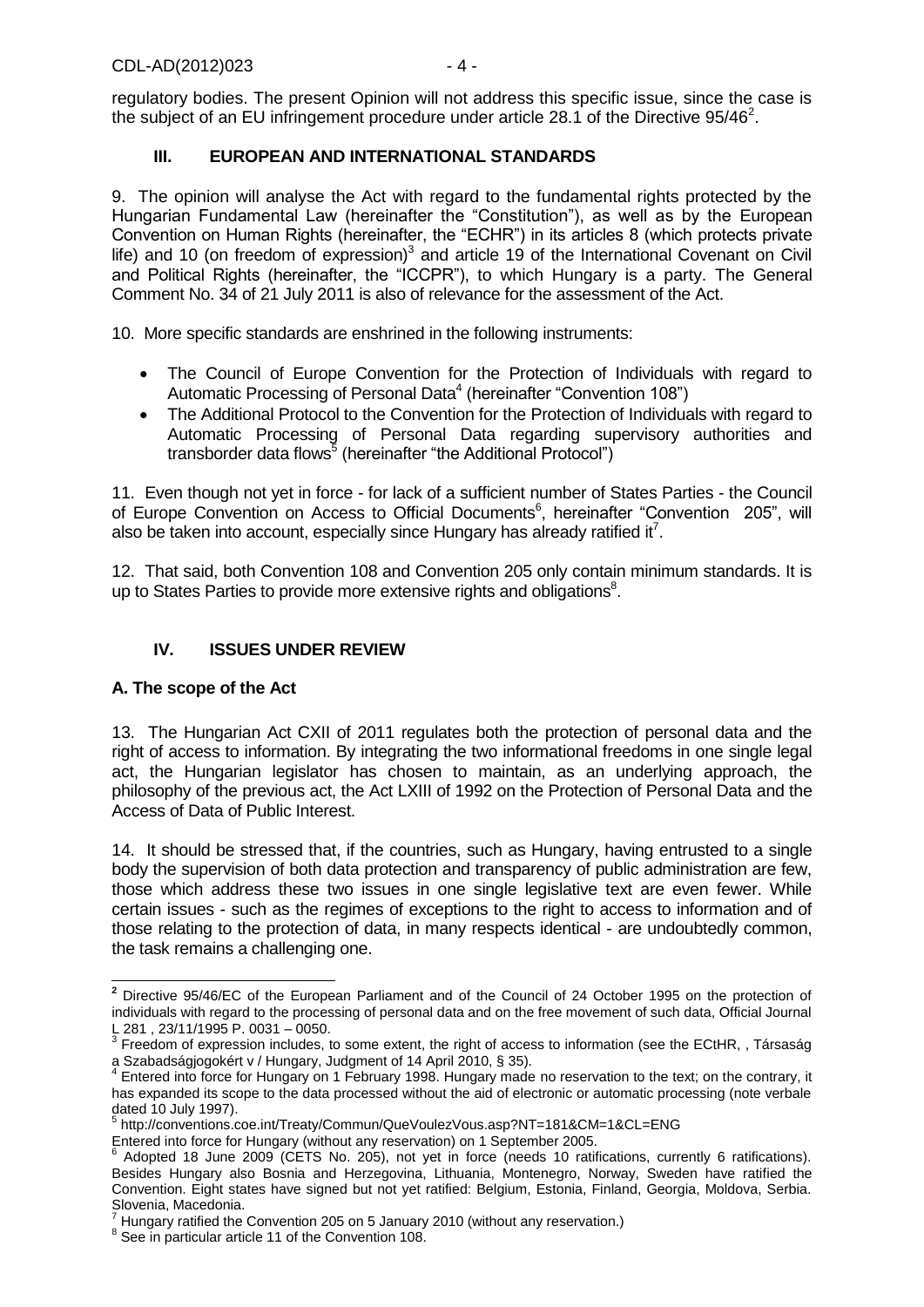15. First, two different and even opposite aims are covered by the provisions of the same act: while data protection aims to ensure individual self-determination in relation to personal data, the right to information promotes public debate and citizens' control on public activities. Moreover, addressing informational rights in one single Act is difficult due to these rights' different scope of application (data protection extends to the private sector, which is generally not the case for transparency) and basic concepts (data protection only applies to personal data, while transparency covers any information; moreover, the concept of sensitive data is totally foreign to transparency). This may in some cases give rise to interpretation and application problems.

#### <span id="page-4-0"></span>**B. The National Authority for Data Protection and Freedom of Information**

#### **1. Standards**

16. Pursuant to article 1 of the Additional Protocol, the Parties shall establish one or more authorities to ensure compliance with the principles laid down in Convention 108. As stated by paragraph 3 of Article 1, these authorities must exercise their functions "in complete independence". In doing so, the Protocol fills a gap in Convention 108, which does not require Parties to explicitly create such a supervisory body.

17. The Additional Protocol does not define specific criteria for independence. Its Explanatory report underlines that "*[a] number of elements contribute to safeguarding the independence of the supervisory authority in the exercise of its functions. These could include the composition of the authority, the method for appointing its members, the duration of exercise and conditions of cessation of their functions, the allocation of sufficient resources to the authority or the adoption of decisions without being subject to external orders or injunctions*". The present assessment of the independence of the Hungarian supervisory authority is based on these elements

18. Convention 205, on the other hand, does not oblige Parties to establish a supervisory body. It merely guarantees the existence of a remedy in the event of denied access to data. This may be regular (courts) or special (*ad hoc)* body established by the law and must be, in both cases, "independent and impartial" (art. 8). The Explanatory report to Convention 205 provides no details about the content of these two notions.

19. The establishment of an independent regulatory body is also an obligation under the EU Data Protection Directive<sup>9</sup> (art. 28 .1).

20. The Court of Justice of the European Union has interpreted the notion of independence broadly. Supervisors "must enjoy the independence allowing them to perform their tasks without outside influence. This independence precludes not only *any influence exercised by the supervised bodies, but also any injunction or any other external influence, be it direct or indirect*<sup>10</sup>, which could jeopardize the fulfilment, by those authorities, of their task of establish a proper balance between protecting the right to privacy and free movement of personal data"<sup>11</sup>.

-

 $9$  Directive 95/46/EC on the protection of individuals with regard to the processing of personal data and on the free movement of such data

<sup>&</sup>lt;sup>10</sup> Italics added.

<sup>11</sup> Case C-518/07 Commission v Germany ECR I-1885, Judgment of 9 March 2010 (§ 30). See also the conclusions of the Advocate General of 3 July 2012 (Case Commission v/ Austria C-614/10), in which he denounced the lack of independence of the Austrian Data Protection Commission due to the quality of federal civil servant of the Commission's members, the inclusion its secretariat within the Federal Chancellery and the Chancellor's right to be informed of the cases handled by the Commission.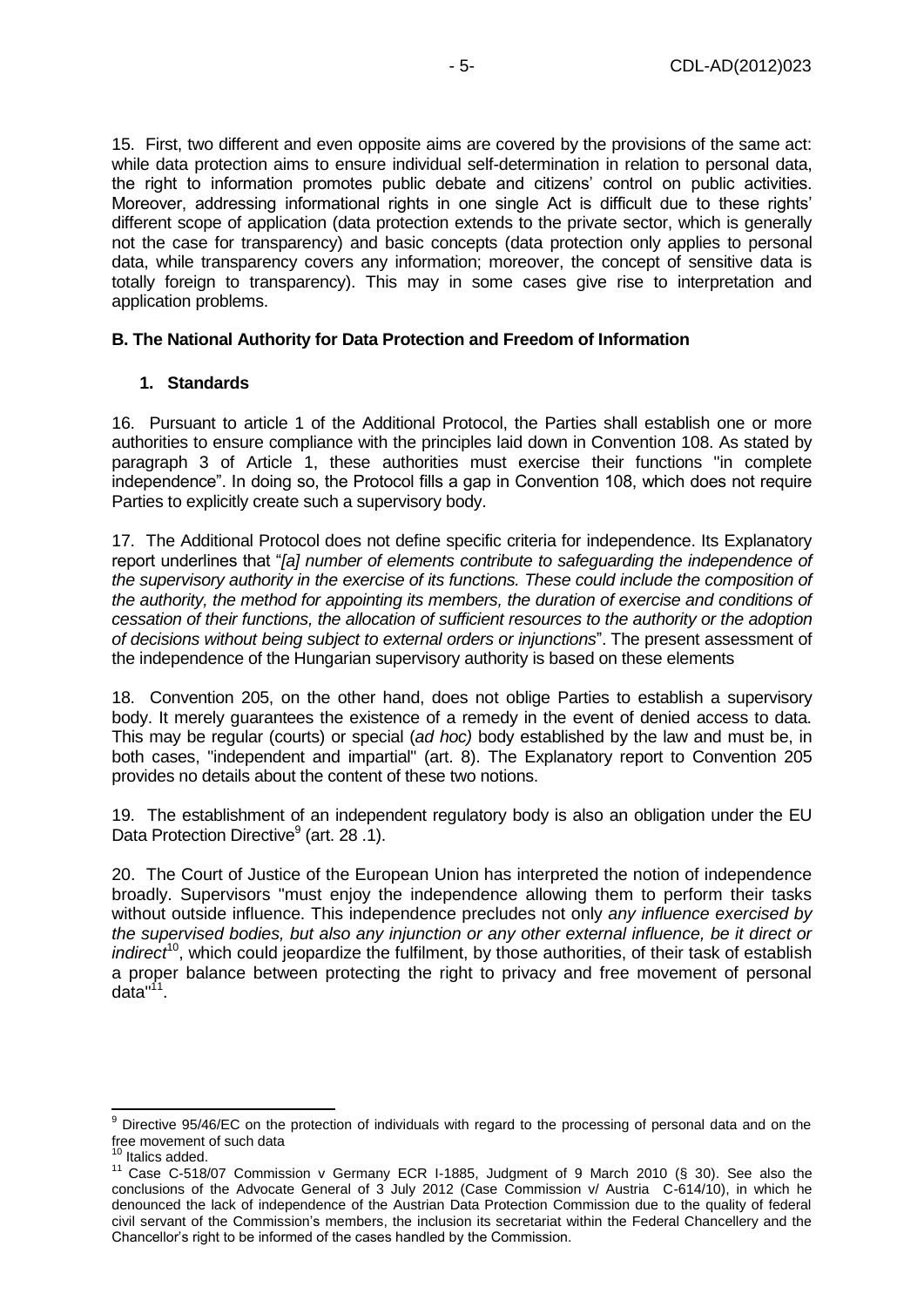21. It should also be noted that the draft General Regulation on the protection of data submitted earlier this year by the European Commission<sup>12</sup> contains a special provision (article 47) devoted to the requirement of independence of national supervisory authorities. While refraining from defining organizational criteria (composition, appointment and dismissal of members), this provision establishes the functional aspects of independence: budgetary autonomy, availability of appropriate human, technical and financial resources<sup>13</sup> and the prohibition, on such authorities' members, to carry out ancillary paid or unpaid activities.

22. Since no model of supervision authorities has emerged in Europe, there is a great diversity in Europe in this area in terms of competences, composition and designation modalities' of such bodies.

23. As far as the competencies are concerned, while in countries such as Germany, United Kingdom, Slovenia, Switzerland and Hungary, supervision of the legislation on both data protection and access to information lies with the same authority, the majority of countries have set up specialized bodies. It may be indeed seen as surprising to entrust the same authority with the task of overseeing two laws whose spirit and objectives are diametrically opposed.

24. As regards the composition, there are either supervision committees (a collegial model), or "single person" supervisory authorities (directive model). It is commonly understood that the collegial model provides increased independence guarantees, since possible links with the State or with supervised stakeholders are diluted within the college.

25. The designation mechanism of supervisory bodies is an important and even decisive marker of independence. It is obvious that the designation made by the executive exclusively, which still prevails in some countries (including Estonia, Ireland, Latvia, Luxembourg, Netherlands and Sweden), offers fewer guarantees of independence than the designation by Parliament. Some countries have addressed this problem by subjecting the appointment by the Government to ratification by Parliament (e.g. Switzerland), which also adds to the concerned bodies' legitimacy or by a constitutional guarantee that ministers may not influence decisionmaking in individual cases (e.g. Sweden).

# **2. The Hungarian Act**

26. Under Act LXIII of 1992 previously in force, oversight was exercised by the independent Data Protection and Freedom of Information Commissioner, elected by Parliament for five years. In Hungarian administrative law, the Commissioner had the position of an ombudsman.

27. New Act CXII of 2011 replaced the Commissioner by the National Authority for Data Protection and Freedom of Information (hereinafter the Authority). It is a directive oversight body, headed by a President (assisted by a vice-President) appointed by the President of the Republic for a term of nine years, at the proposal of the Prime Minister (art. 40 (1) of the Act). The Authority's legal status as "autonomous state administration body" is enshrined in article 38.1 and detailed by articles 38-71 of the Act.

28. The transformation from an ombudsman into an administration authority has attracted criticism, as the oversight body becomes in principle more dependent on those it controls. The Government argued that the transformation was necessary as new information technology required more efficient action, and that an administrative body could work more efficiently than an ombudsman.

<sup>-</sup> $12$  Proposal for a Regulation of the European Parliament and of the Council on the protection of individuals with regard to the processing of personal data and on the free movement of such data (General Data Protection Regulation), 25.1.2012, COM(2012) 11 final.

<sup>&</sup>lt;sup>13</sup> It is understood that no legal provision, no matter how well it is formulated, can guarantee, in practice, sufficient funding or sufficiently qualified personnel.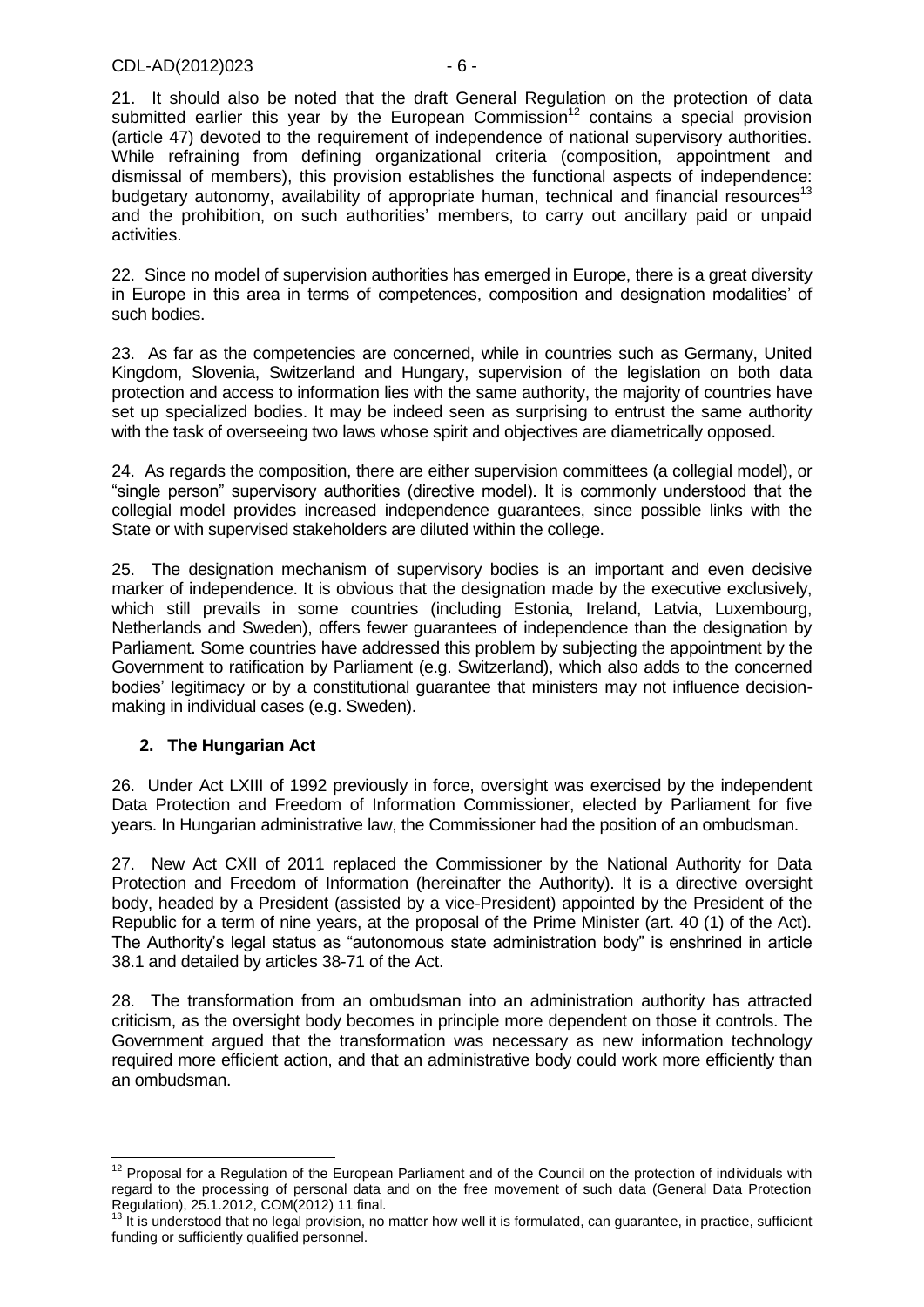29. The Commission does not find that argument fully convincing. The efficiency of an authority depends on its competencies and above all on its human and financial resources. Whether an authority is equipped with sufficient resources in the end depends on the will of the deciding political actors. Nothing prevents them from endowing an ombudsman with the resources which are required to accomplish its tasks.

30. Following infringement proceedings launched by the European Commission in January 2012, Hungary amended the Act and the amendments have restored the independence of the Authority to a considerable extent. The current version of the Act includes particularly detailed provisions aiming at guaranteeing - directly and, in most cases, indirectly – the Authority's independence. It is worth saying that some of these guarantees may not always be found in corresponding legislation of other European countries.

31. A formal guarantee of independence is provided in article 38.5 of the Act:

*"(5) The Authority shall be independent, subordinated only to law; it may not be given instructions as to the performance of its tasks, and shall perform its tasks separately from other bodies, free of any influence. Tasks for the Authority may only be established by law."*

32. In more concrete terms, the Venice Commission notes that, under art. 52 of the Act, the Authority is entrusted with extensive supervision and intervention powers: on the one hand it is provided with the investigative powers necessary to carry out its tasks (the right of access to contentious data, the right to conduct interrogations), and on the other hand it is entitled to initiate legal proceedings (pursuant to art. 1 al. 1 and 2 of the Additional Protocol).

33. Additional independence guarantees are linked to the function of president of the Authority. These include: its stability (art. 40. 3 which provides for a term of nine years, and art. 45, which defines clearly and exhaustively the grounds for dismissal by the appointing authority and allows the President to defend himself in court); its importance amongst other high level public functions (art. 40, providing for a salary equal to that of a minister); the President's impartiality (articles 40.2 and 40.1 setting out strict conditions and incompatibilities associated to the  $function)^{14}$ .

34. Article 39 guarantees the budgetary autonomy of the Authority (through a specific financial appropriation distinct from that of the public administration and specifically allocated by the Parliament without Government intervention), which is very rare at international level. By the same provision, the Authority is exempted from the annual budgeting principle, thereby enjoying a remarkable financial flexibility.

35. This being so, the Venice Commission wishes to point out also a number of remaining shortcomings and issues of concern.

36. First, due to the designation mechanism set out by the Act, which is the prerogative of the President of Hungary, the new Authority seems less independent than the old Ombudsman. In particular, this is due to the fact that, as stipulated by article 40.1 of the Act, the President designates the Head of the Authority upon a proposal of the Prime Minister; thus, there is a strong involvement of the executive in the designation process. More precisely, there is criticism that the Parliament is now entirely excluded from the procedure. That said, it should be recalled that Hungary is by far not the only country to favour the appointment by the executive alone and that, according to the above-mentioned case-law of the Court of Justice of the European Union, "the management of the supervisory authorities may be appointed by the parliament or the

-

 $14$  It is regrettable, however, that the prohibition only applies to ancillary activities remunerated; it would have been preferable to extend this prohibition to unpaid activities, which are equally likely to create unwanted links (cf. art. 47 of the proposed EU regulation on data protection mentioned above).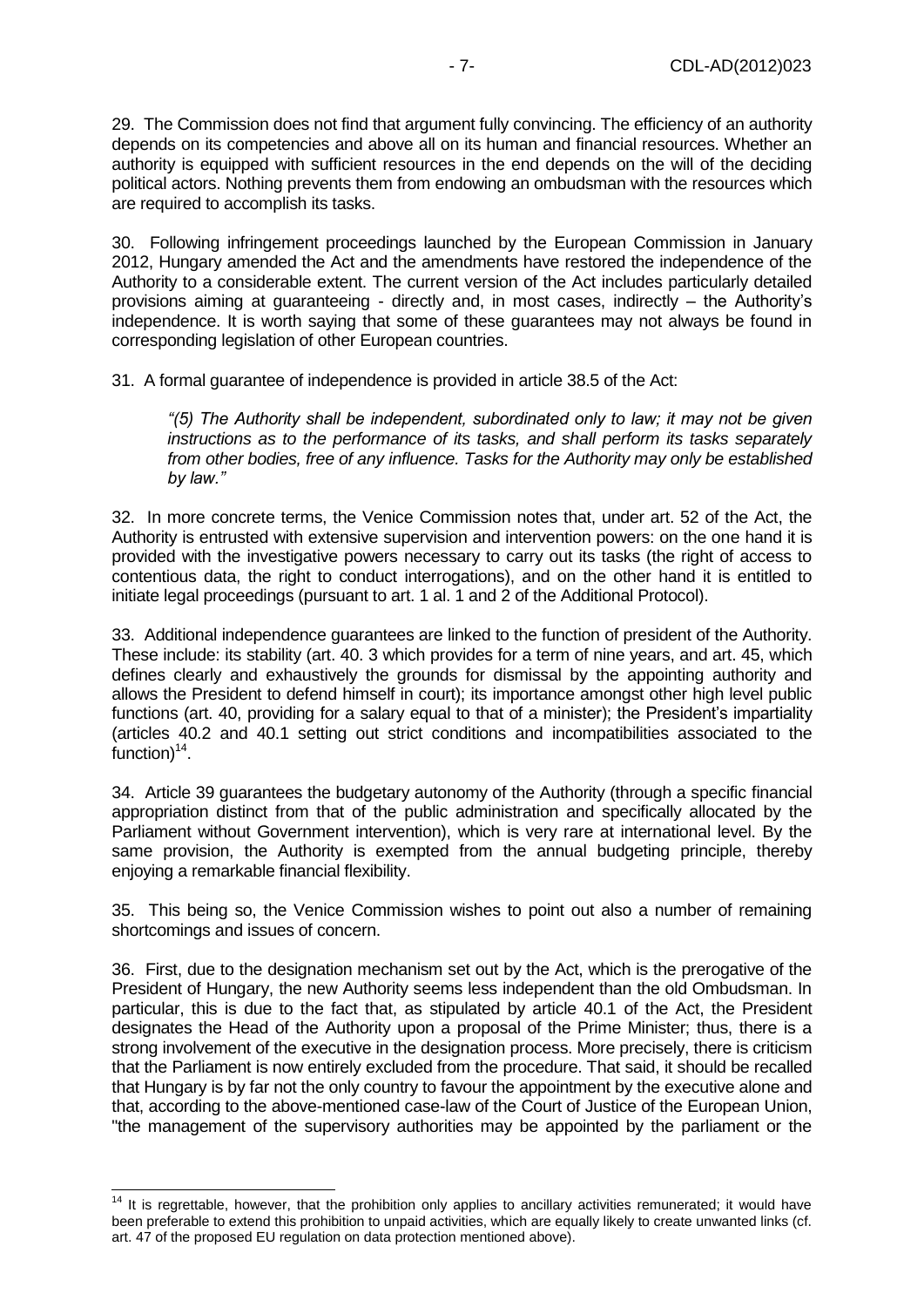government"<sup>15</sup>. More generally, a comparison with other European countries shows a variety of ways to elect or appoint the head of a freedom of information oversight authority. In Switzerland, the commissioner is proposed by the Government and appointed by the Parliament; in Germany it is the Parliament at the proposal of the Government, while in the UK the commissioner is appointed by the Crown.

37. The legal options available to the President of the Republic to terminate the mandate of the President of the Authority before it expires also attracted criticism<sup>16</sup>. In its original version of 2011, the Act provided that the President of the Republic could "discharge" or "disqualify"<sup>17</sup> the President of the Authority in case the latter "fails to perform his duties arising from his assignment for over 90 days" (art. 45 (4) and (5) Act CXII, as of 11 July 2011, entered into force 1 January 2012).

38. Nevertheless, according to the current version of the Act, which was amended, as mentioned, in the context the European Commission infringement proceedings, the President of the Republic can only remove the President of the Authority under art. 45.1 (d) and (e) of the Act, if: the conditions necessary for appointment<sup>18</sup> are absent; if the President has violated the provisions on the declaration of assets (as laid down in art. 42), or if he is in a conflict of interest in the meaning of art. 41 of the Act. As a safeguard against arbitrary removal, the President of the Authority can now challenge a motion to remove him from office at the Budapest Labour Court (art. 45.6 (b) of the Act).

39. One will also note that art. 38.4 gives the Authority the right to submit proposals for amendments to the legislation on data protection and the right to information. It is not clear however whether the Authority may send its proposals to Parliament directly, which would be an additional guarantee of independence, or must go through the Government or any other channel. According to the Hungarian authorities, article 38.4 should be read in conjunction with article 45/A of the Act (allowing the Authority's President to participate and speak in parliamentary committees' meetings) and article 57 (requiring the Authority to make recommendations to the legislator when it establishes that threats or violation of rights are due to shortcomings in the applicable legal regulations). It should also be taken into account that, according to article 38.4, the Authority is required to submit its annual report to the Parliament, which is also an opportunity for addressing its legislative proposals directly to the legislator.

40. Further concern might be raised when it comes to the Authority's staff and their recruitment (regulated by Art. 50 and 51). The Venice Commission finds regrettable that the Act does not explicitly indicate - although this may be inferred from its status of autonomous authority within the meaning of art. 38 - whether the Authority's President, who exercises the "employer's rights over the civil servants and employees of the Authority" may freely recruit the Authority's staff.. It recommends that the Act be amended in order to make it clear that staff recruitment - without any outside interference - is part of the President's prerogatives.

#### <span id="page-7-0"></span>**C. The protection of personal data**

 $\overline{1}$ 

<sup>15</sup> See Case C 518/07 *Commission v Germany*, ECR I 1885, Judgment of 9 March 2010, §44. The Court made this statement in response to the objection of the German government that the absence of parliamentary oversight would lead to an infringement of the democratic principle. The judgment concerned the independence of the German authority which supervises the compliance on data protection provisions with regard to the "processing of personal data outside the public sector" in the different German Länder (see ibid., para. 46). In that judgment, the Court stressed that the supervisory authorities "must remain free […] of the influence […] of the supervised bodies." (ibid., para. 25, see also para. 30). It also asked for a "broad interpretation of the requirement of independence of the supervisory authorities" (ibid., para. 51).

<sup>16</sup> See also *Opinion on Hungary's New Constitutional Order: Amicus Brief for the Venice Commission on the Transitional Provisions of the Fundamental Law and the Key Cardinal Laws* (Miklós Bánkuti,Tamás Dombos, Zoltán Fleck, Gábor Halmai, Krisztina Rozgonyi, Balázs Majtényi, László Majtényi, Eszter Polgári, Kim Lane Scheppele, Bernadette Somody, Renáta Uitz), p. 50.

<sup>17</sup> The difference between "discharge" and "disqualification" seems to lie in whether the failure to perform his duties is the fault of the President of the Authority or not.<br><sup>18</sup> Sec at 1944

See art.  $40(1)$  and  $(2)$  of the Act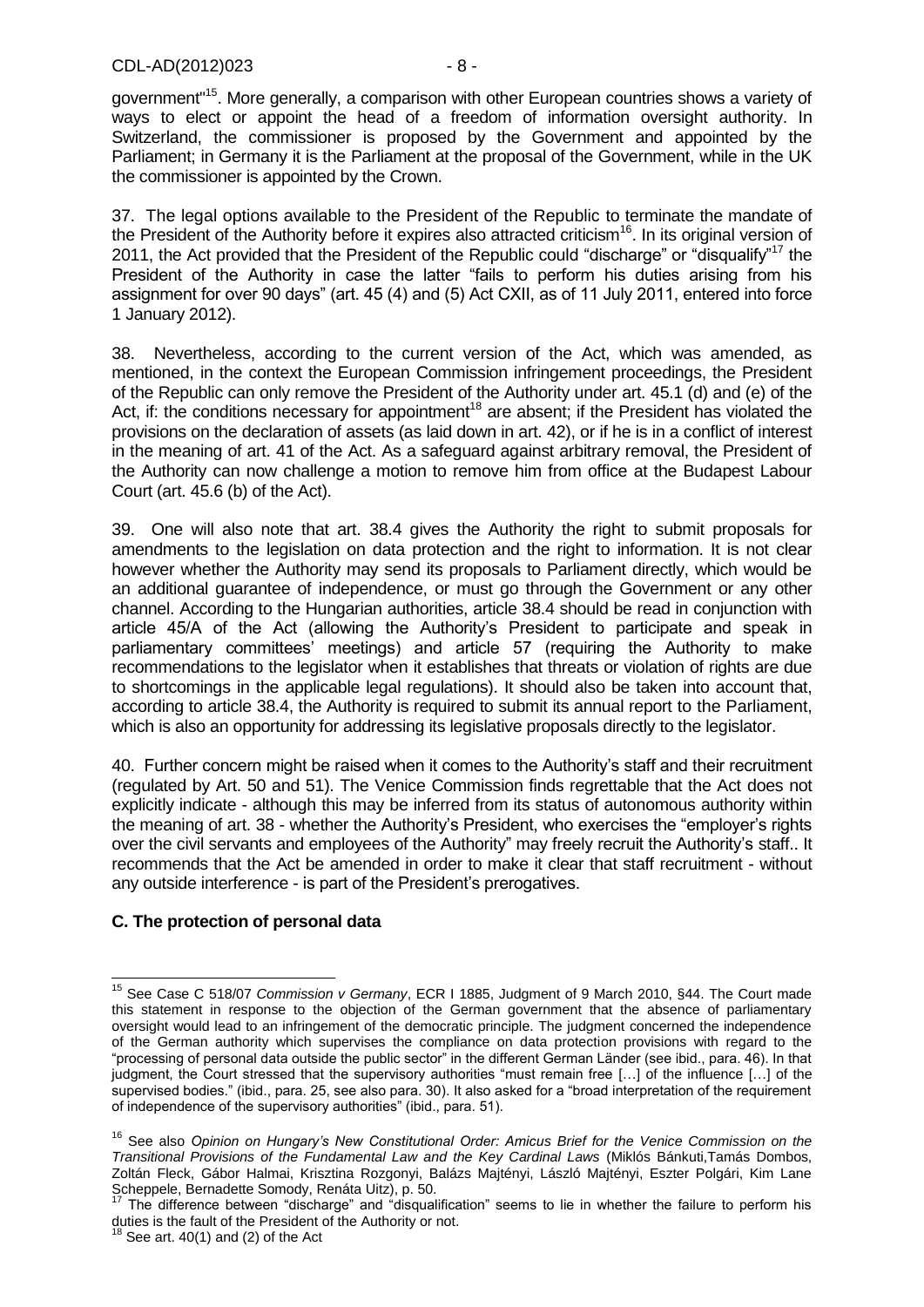41. Substantive rules for data protection are set out in articles 4 to 25 of the Act. Overall, the provisions of the Act dealing with data protection are in line with the Council of Europe standards, and in particular with the Convention 108:

- Although improvements can be made (see comments under Section D below), key concepts of personal data, sensitive data, processing and master file have been formulated in comparable terms (art. 2 and 6 of the Convention 108/ art. 3 of the Act);
- The principles of fairness, lawfulness, finality, proportionality and accuracy, which are supposed to govern all data processing have been correctly implemented (art. 5 Convention 108 / art. 4 of the Act);
- The obligation to secure the data has been fully implemented (art. 7 Convention 108/ art. 7 of the Act);
- The Act provides increased protection for sensitive data<sup>19</sup> (art. 6 Convention 108/ art. 5 al. 2 of the Act);
- The data subject enjoys legal remedies to stop unlawful processing of personal data (art. 10 Convention 108/ art. 22 of the Act). In particular, articles 60 and 61 invest the Authority with the power to launch a data protection procedure and take administrative decisions in order to enforce the right to the protection of personal data and redress illicit process of such data;
- Finally, the regime of transborder flows (i.e. the principle of "no data export" to countries without adequate protection and its exceptions) as enshrined in art. 7 of the Act is consistent with art. 12 of the Convention 108 and art. 2 of the Additional Protocol.

42. At first glance, the individuals' right of access to personal data concerning them, as provided in article 8 of Convention 108, seems to be fully guaranteed. Under articles 14 to 17 of the Act, the data subject enjoys the right to freely obtain from the master file an extract from their personal data (as well as the right of rectification and erasure of inaccurate or irrelevant data). Furthermore, the regime of exceptions to these rights seems to be in line with the applicable standards (art. 9 Convention 108/ article 19 of the Act).

43. In the Commission's view, several aspects should nonetheless be reconsidered and improved.

44. First, knowing that Convention 108, in its art. 8.b, guarantees access by data subjects to personal data "without excessive delay", the 30 days' deadline set out in art. 15.4 for meeting an access request is excessive. This is even more regrettable as, in terms of general right of access to data of public interest, the processing time of a request is only 15 days (art. 29 al.  $1^{20}$ ;

45. Also, according to article 15.5 of the Act, access fees<sup>21</sup> will be charged for a second request in the same year. Since the Convention 108 guarantees a right of access to "reasonable intervals"<sup>22</sup>, the Commission considers that only those who unnecessarily multiply access requests should be penalized in this way. The Commission notes that, according to the Act, the amount paid must be reimbursed if the data were controlled unlawfully or if the request for information has lead to the correction of the data. It nevertheless considers that, since the mere requirement to pay the costs has, for the person concerned, a undisputable chilling effect, the reimbursement is not sufficient to effectively guarantee the right of the data subject to access his/her personal data, a key principle in the field of data protection.

-

 $19$  It should be noted that the Convention 108 merely requires that appropriate safeguards be established, without specifying their nature.

It is nonetheless true that, based on article 29.2, the 15 days deadline may be exceptionally extended once.

<sup>&</sup>lt;sup>21</sup> The Hungarian authorities have informed the Commission that the Hungarian text of the Act provides for the possibility to require "reimbursement of costs" and not "fees".

<sup>22</sup> "Any person shall be enabled […]: b. to obtain at reasonable intervals and without excessive delay or expense confirmation of whether personal data relating to him are stored in the automated data file as well as communication to him of such data in an intelligible form" (article 8.b).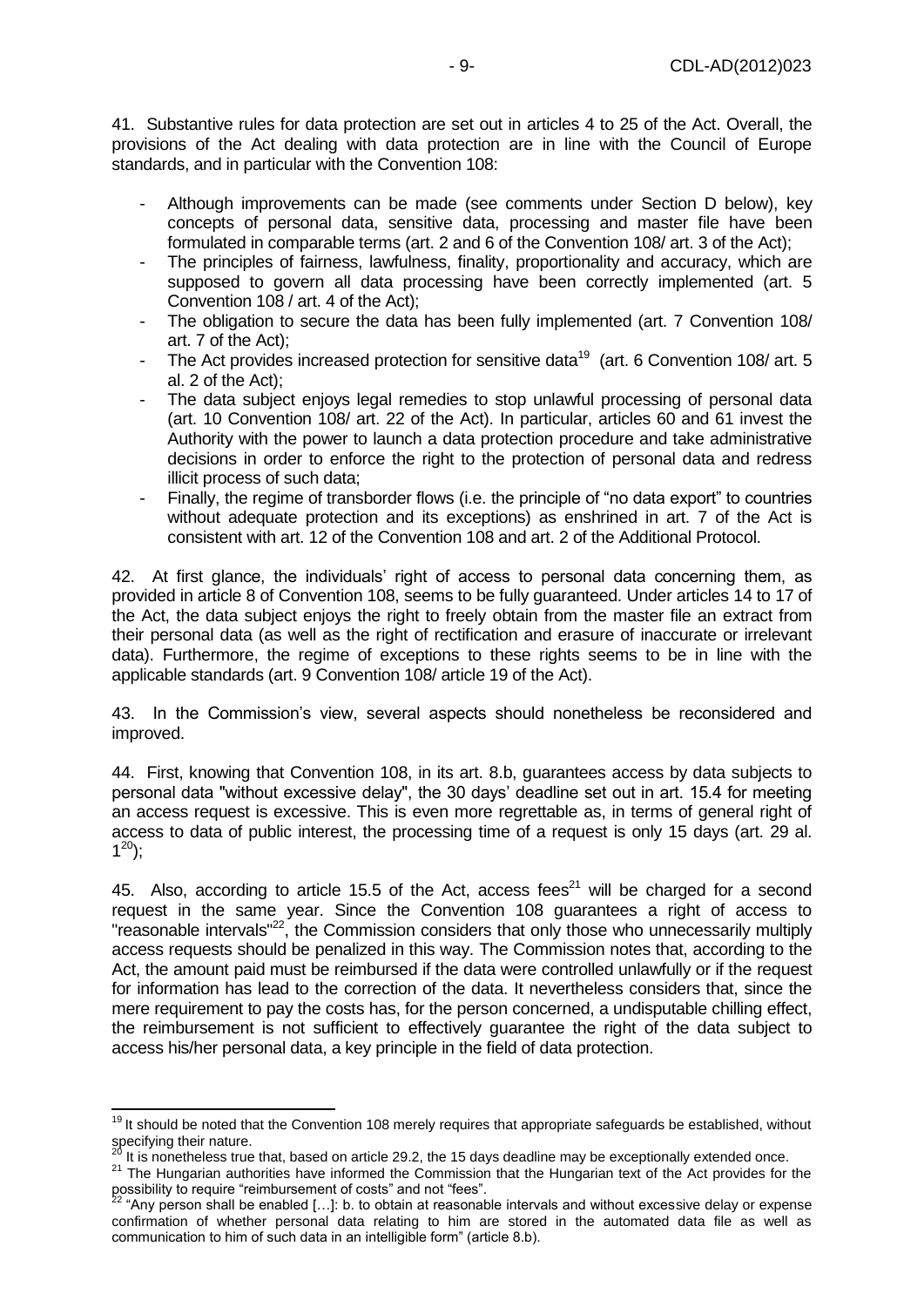46. The right to correct inaccurate data is granted by the Act in its article 17 to the extent that "the data controller has access to the authentic personal data". The purpose of this restriction, which is not provided for by Convention 108, is not clear.

47. The Venice Commission further notes that, unlike most legislation governing data protection, the Act does not provide any exception for journalists and the sources they use in their investigation activities. In the absence of a general exception for the press (which is rare in international comparison), it would be wise, at least, to limit data subjects' access so that they will not be allowed to know the source of the information made public by the journalists<sup>23</sup>. The ECtHR has indeed stressed that "[*p]rotection of journalistic sources is one of the basic conditions for press freedom […]. Without such protection, sources may be deterred from assisting the press in informing the public on matters of public interest. As a result the vital public-watchdog role of the press may be undermined and the ability of the press to provide accurate and reliable information may be adversely affected*" 24 . The Commission has been informed by the Hungarian authorities that the protection of journalists' sources is guaranteed by Art. 6 of Act CIV of 2010 on the Freedom of the Press and the Fundamental Rules of Media Content, which provisions shall be applied as *lex specialis* compared with Act CXII of 2011. The Commission however notes that the above-mentioned art. 6 of the Freedom of the Press Act only refers to court or administrative procedures and wishes to stress, in this connection, that the right of access according to the data protection legislation does not qualify as a court or administrative procedure-related right as its implementation does not involve any judicial or administrative authority. It also recalls that most European countries explicitly protect journalistic sources in their respective data protection legislation or even generally exclude personal data processed by the media from the scope of the law on data protection. The Commission therefore recommends that an explicit guarantee for the protection of journalists' sources be also included in Act CXII of 2011.

## <span id="page-9-0"></span>**D. The access to data of public interest**

#### **1. Scope of the right**

#### *a. Standards*

48. The Council of Europe Convention on Access to Official Documents (Convention 205)<sup>25</sup> obliges state parties to guarantee a right to access to official documents, as defined by its Art. 1  $(2)$  (b):

*""official documents" means all information recorded in any form, drawn up or received and held by public authorities, recorded in any form" and relates to the official duties of the authority<sup>26</sup> .*

49. It is important to note that, as indicated by its Explanatory report, the Convention's scope includes documents containing personal data $27$ .

#### *b. The Hungarian Act*

50. In general, the Act CXII addresses the main issues pertaining to classical legislation on the right to access to information in a satisfactory manner. The matter is regulated by articles 26 to 37 of the Act (Chapter III, entitled "Access to Data of Public Interest", subtitle 21: "General Rules concerning Access to Data of Public Interest"), while the various categories of data are

<sup>-</sup> $^{23}$  The Convention 108 is silent on the issue; its explanatory report (§ 58) emphasizes, however, that the exception to right of access, in favour of "the protection of the rights and freedoms of others", laid down in art. 9, concerns in particular the requirements stemming from the freedom of the press. Directive 95/46 explicitly states the need for exceptions intended for journalistic (and artistic) activities, although it leaves Member States a wide margin of appreciation on the matter.

 $24$  See Goodwin v./ The United Kingdom, (Application no. 17488/90), Judgment of 26 mars 1996, § 39.

<sup>25</sup>Council of Europe Convention on Access to Official Documents, CETS 205, 18.VI.2009

<sup>26</sup> Council of Europe Convention on Access to Official Documents, Explanatory Report, § 13.

<sup>&</sup>lt;sup>27</sup> Explanatory Report, § 16.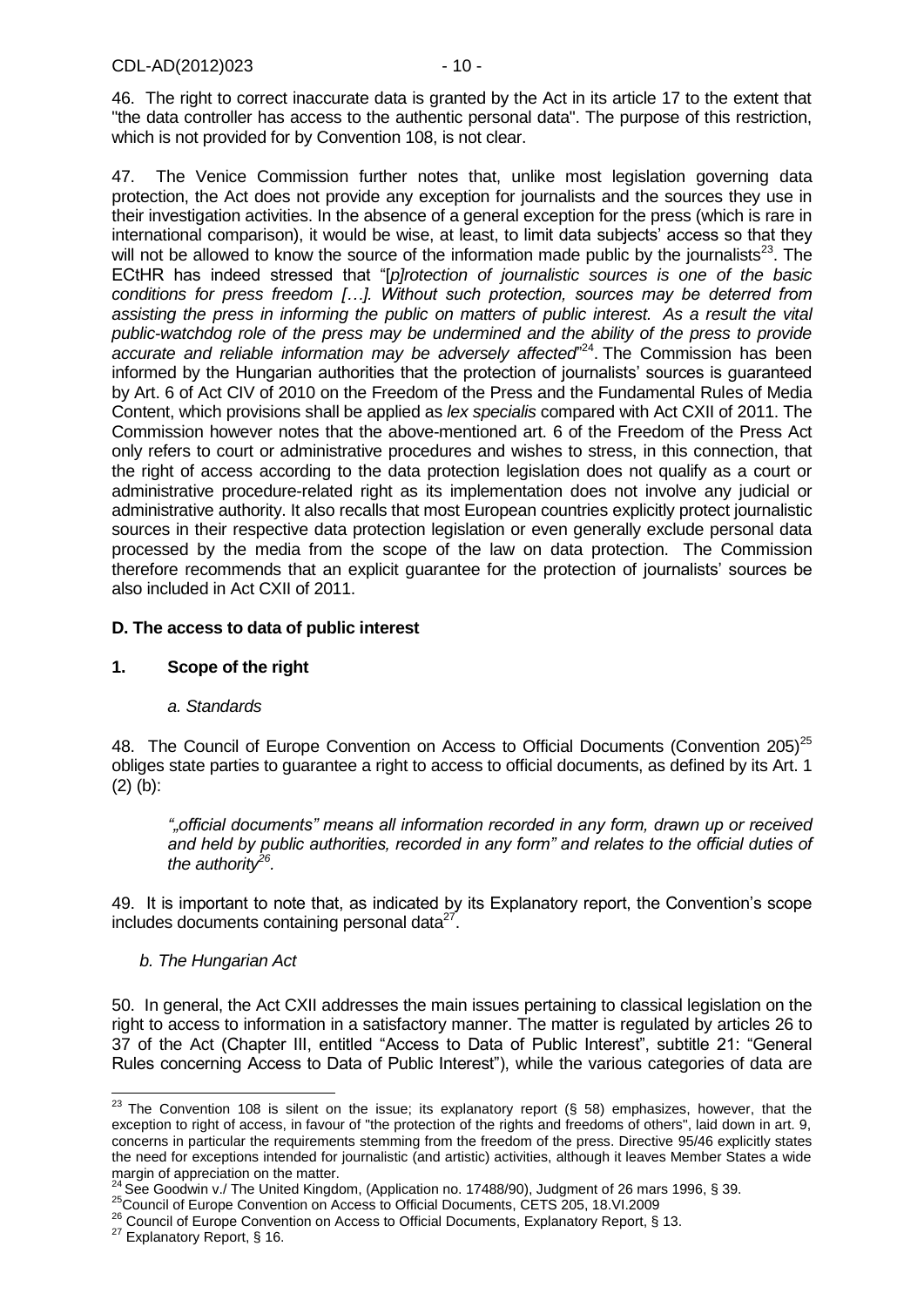defined by its art. 3. The three relevant ones are: "personal data"; "data of public interest"; and "data public on grounds of public interest".

51. The Venice Commission particularly welcomes the inclusion, in its scope, of private stakeholders carrying out public duties, as well as the obligation to provide circumstantiated access to a document containing only some secret information and the establishment of a procedure for rapid access to data associated with effective remedies (see comments below).

52. Increased clarity should be provided as to the inclusion of personal data in the scope of the right to information. According to the Act, transparency only covers "data of public interest" and "public data on ground of public interest". It is not clear whether personal data are included in the scope of the right since neither of these two categories explicitly covers such data (see art. 3 points (5) and (6), as well as art. 26. 3). According to the Hungarian authorities, "the term 'public data on ground of public interest' was developed originally by the case-law of the Constitutional Court for the very reason to cover personal data and is usually applied in this context." Moreover, "The definition of 'public data on ground of public interest' and the provisions of the Act<sup>28</sup> are meant to make it clear that once an act qualifies personal data as public data on ground of public interest they shall be made accessible the same way as data of public interest […] Thus the balance of the right to protection of personal data and the right to access public information is made in the Hungarian legal system by the Parliament on a case-by-case basis and enshrined always in an act explicitly."

53. The Venice Commission takes note of the explanation provided by the Hungarian authorities. It fully shares the view that data protection and access to official documents are *a priori* equally legitimate interests, which implies that specific conflicts shall be dealt with by weighing these interests on a case by case basis and that the scope of protection should depend on the specific circumstances surrounding the request for  $access^{29}$ . It nevertheless believes that increased clarity on this particularly sensitive matter would be beneficial to an appropriate interpretation and application of the Act. In this connection, considers important to include the right to privacy and/or private interests in art. 27 (2) of the Act, as exceptions to the right to access to data of public interest.

54. Improvements and clarifications could also be made to the definitions given by Act to the key categories of data. "Personal data" is defined in a somewhat circular way as data relating to a data subject (art. 3 point (2) of the Act), while a "data subject" is a natural person identified or identifiable on the basis of personal data (art. 3 point (1) of the Act). Under the Act, data that falls under the definition of "personal data" is never data of public interest, since art. 3 point (5) defines "data of public interest" as "other than personal data".

55. The definition of "data public on grounds of public interest" may also be improved, as its scope and purpose are unclear. Article 3 of the Act defines "Data public on grounds of public interest" as a separate category. Nevertheless, according to the system established by Art. 26, "data public on grounds of public interests" may be seen as a sub-category of or equated to "data of public interest", "which is defined in art. 3 point (5) as : information or data, registered in any form, controlled by a body performing government responsibilities; concerning public activities or generated in the course of performing public tasks. It is difficult to understand the reason to create a special regime for these data, especially since the procedure is identical access (art. 28.1 in fine). The Venice Commission considers it important that the exact relationship between the two categories be made clear in art. 3 of the Act.

56. More generally, the Venice Commission notes that Act CXII regretfully uses different and less clear criteria to define the scope of the right to access to data of public interest than those established under the Convention 205. Even though the Act can be read and interpreted in the light of the Convention and taking into account the declaration made by Hungary with regard to

 $\overline{a}$ **<sup>28</sup>** Art. 28 (1) of the Act.

**<sup>29</sup>** See also Convention 205, Explanatory Report.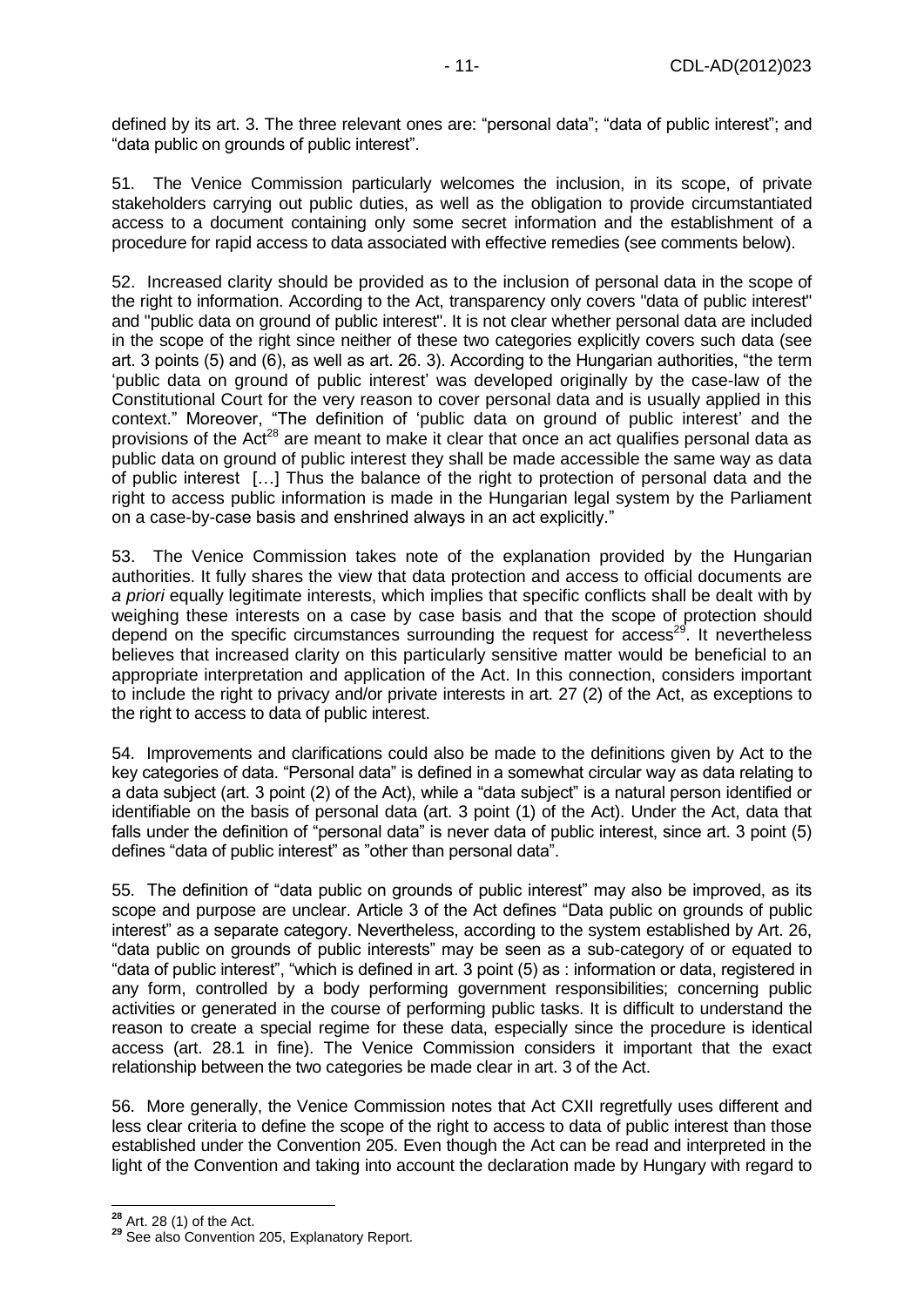the Article  $1(2)$  of the Convention 205<sup>30</sup>, it would be preferable to use the definitions '("public authorities" and especially "official documents") provided by the Convention, which reflect the scope of most European freedom of information laws.

 $\overline{a}$ 

 $30$ "In accordance with Article 1, paragraph 2, subparagraph a.ii, of the Convention, the Republic of Hungary informs the Secretary General of the Council of Europe that, for the Republic of Hungary, the definition of "public authorities" includes the following:

<sup>-</sup> legislative bodies as regards their other activities;

<sup>-</sup> judicial authorities as regards their other activities;

<sup>-</sup> natural or legal persons insofar as they perform public functions or operate with public funds, according to national law."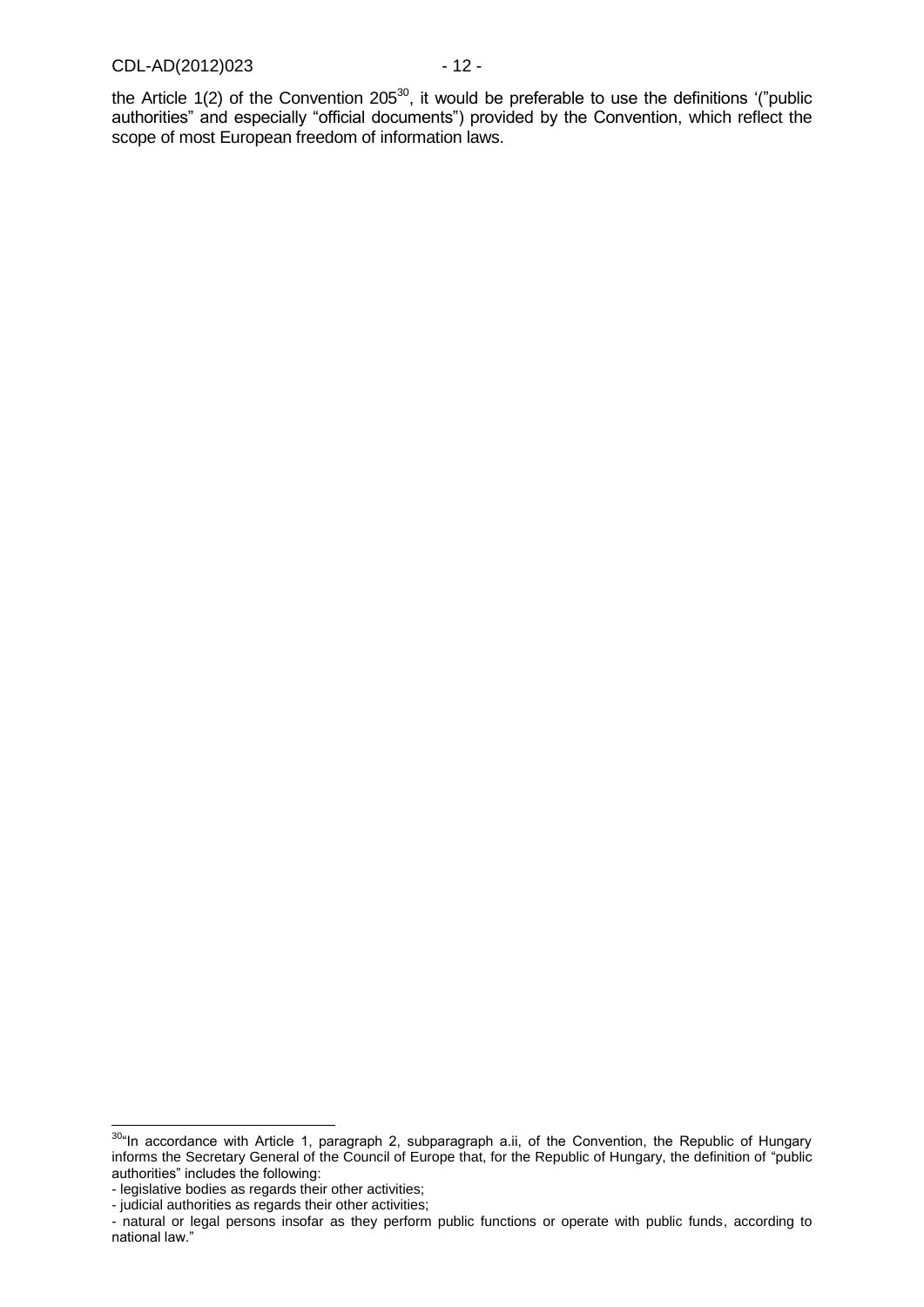## **2. Exceptions to the right to access to data**

#### *a. Standards*

57. In the more recent case-law, Art. 10 ECHR has been interpreted more broadly, not only as a right to receive information which is already in the public realm, but also in the direction of a right of access to administrative data and documents.<sup>3</sup>

58. Art. 3 of the Convention 205 enumerates the admissible exceptions - subject to the usual requirements for limitations to fundamental rights under the ECHR $^{32}$  - in an exhaustive manner, and sets out concrete mechanisms for the proportionality test, which are typical for freedom of information laws: the harm test and the public interest override. The Explanatory report makes it clear that states have a large margin of appreciation as to how to implement these tests: for each individual case or, by the legislature, through the way in which the limitations are formulated. Legislation may for example set down varying requirements for carrying out harm tests, such as a presumption for or against the release of the requested document or an unconditional exemption for extremely sensitive information. When such requirements are set down in legislation, the public authority should verify, when they receive a request for access to such an official document, whether the requirements in the statutory exceptions are fulfilled. Absolute statutory exceptions should be kept to a minimum $^{33}$ .

Art. 10 (2) ECHR does not impose stricter standards than Convention 205.

#### *b. The Hungarian Act*

#### *Legal basis*

59. Act CXII allows for exemptions to access to information, which are regulated in art. 27, and whose regime varies according to the interest they protect.

60. Information classified under the law on the protection of classified information is excluded from the scope of the Act CXII (Art. 27.1). Similarly, as stated in Article 27.3, business secrets are protected by relevant provisions the Civil Code.

61. Moreover, art. 27 (2) of the Act provides a list of public interests for the protection of which access to documents can "be restricted by law". It is unclear whether the list of grounds is exhaustive, since art. 27 does not use the word "only", e.g. "right to access may *only* be restricted ...." It is not clear either whether "*by law*" means that Act CXII is in itself the law which allows for restriction, or such restrictions require an additional law or may be introduced by other laws. Assuming that the list is exhaustive, it may be concluded that art. 27 satisfies the requirement of a legal basis. It is nevertheless recommended that the word "only" be added to the text.

#### *Protected values*

62. In the Commission's view, all grounds for restriction of access to information in Act CXII are covered by the grounds enumerated in art. 3.1 of Convention 205. The Commission nonetheless finds that improvements could be made to some of the exemptions listed in article 27 and their specific regime.

<sup>-</sup><sup>31</sup> See notably ECtHR, no. 37374/05, *Tarsasag v Hungary*, Judgment of 14 April 2009, § 35, 'towards the recognition of a right of access to information'.

<sup>32</sup> Exceptions must be "set down precisely in the law", be 'necessary in a democratic society, have the aim of protecting specific objectives enumerated in Art. 3 (1) of the Convention, and they must be "'proportionate to the aim of protecting" those objectives (Art. 3 (1) Convention 205).

 $33$  Explanatory Report to Convention 205, § 38.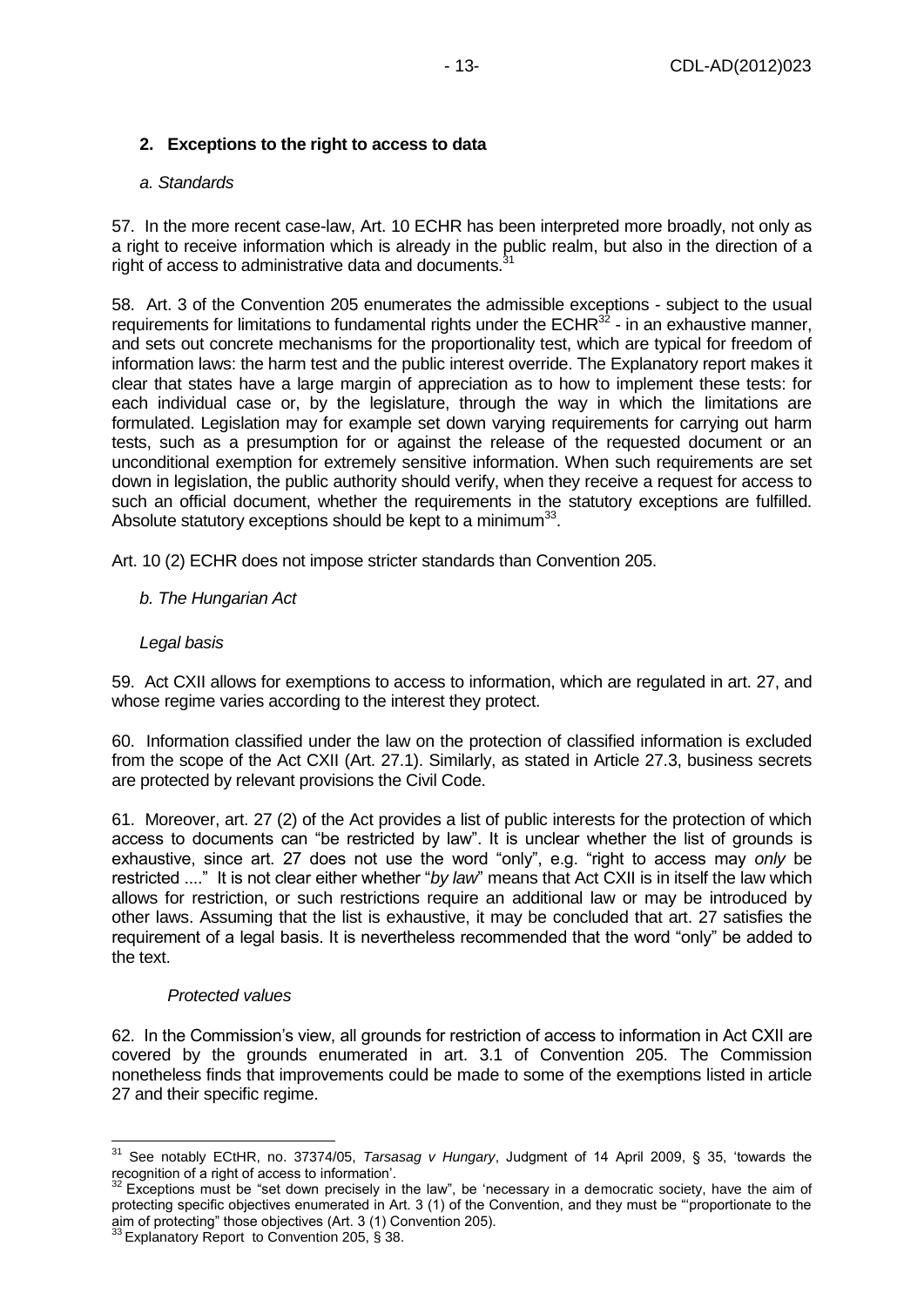63. First, the submission of highly sensitive documents to a general derogatory system defined by a special law is problematic. The Act should regulate the publicity of all official documents and all the more so that the secrecy clause protecting the interests of national defence and domestic security (art. 27. 2) is sufficient to ensure confidentiality. That said, one can imagine, following the example of other countries' laws, a special procedure for accessing highly sensitive information, which would, in particular, require the approval of the authority that created the document and not only that of the authority that holds it

64. Furthermore, it would be important to make sure that the exception concerning legal or administrative proceedings should be limited to the ongoing proceedings (art. 27.2.g).

65. Similarly, the intellectual property exception (art. 27.2.h) should be clarified in the sense that copyright impedes exploitation of the document requested, but shall in no case oppose his simple consultation.

66. More generally, the Commission notes that free access to information is allocated implicitly (cf. art. 29.3, which provides for the payment of a fee in case of costs) and would consider it wise to explicitly state, in the Act, the principle of free access to official documents (as in art. 7.1 of Convention 205).

## *Proportionality and balancing of interests*

67. Act CXII does not explicitly provide for a harm-test nor for a balancing of interests. According to art. 27.2, "the right to access data of public interest and data public on grounds of public interest may […] be restricted by law". While it belongs to the legislator to identify the grounds for restriction, the data-controlling body has a margin of discretion in applying such restrictions to specific requests. It is important to recall that discretion must be exercised under due consideration of the conflicting interests.

68. Additionally, Art. 30.5 prescribes how discretion of the controlling body must be exercised and allows for denial of access only when then public interests in non-disclosure "prevails."

69. A different, somewhat confusing, regime is established for the protection of internal deliberations (concerning data generated or registered in the course of decision-making). The internal deliberation exception provides both for a balancing of interests (art. 27;5 and for a harm test in Art. 27.6.). The Commission considers that, in order to fully meet the requirements of Convention 205, the Act should clarify the relation between art. 27.5 and art. 27.6, either by explicitly mentioning in art. 27 the need for a balancing of interests *or* for a harm-test, or by making a clear reference to art. 30.

#### *Precision of the law*

70. Convention 205 requires that "limitations shall be set down precisely in law". The Act lists the exceptions precisely. Nevertheless, the regime of protection of internal deliberations is confusing (see above). In addition, since the Act itself does not regulate the exemptions comprehensively, applicants will have to consult other laws in order to find out whether specific information is exempted from disclosure.

71. To ensure conformity with the European and international legal standards set out above, the balancing of interest mentioned in art. 30.5 should be inserted in art. 27. Moreover, for clarity reasons, it is recommended that the regime of exceptions as a whole be regulated in the Act, including access to highly sensitive documents and to business secrets.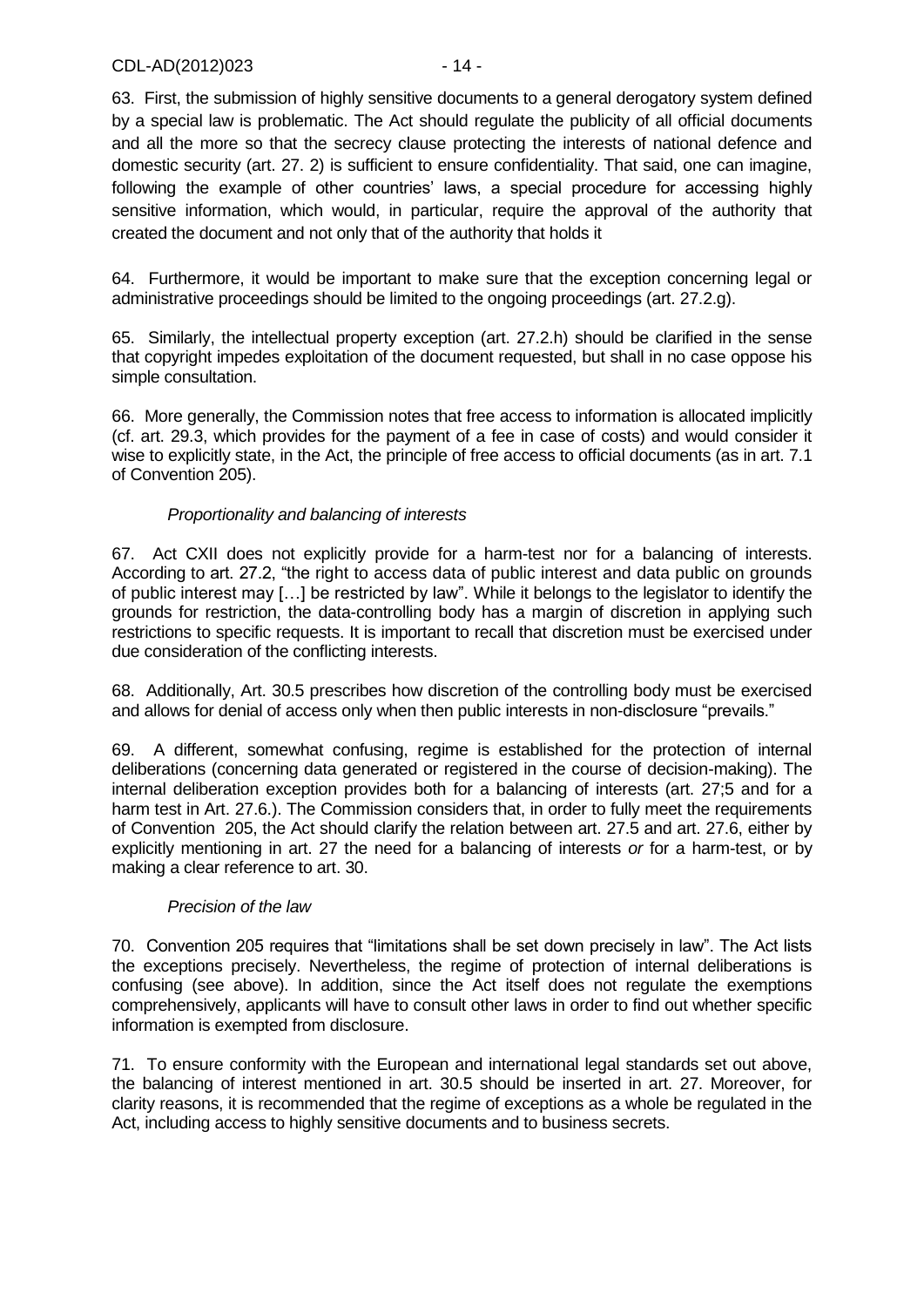## **3. Complaint Procedure and Procedure on Declassification**

#### *a. Standards*

72. Convention 205 sets two standards. First, applicants shall have access to a *review procedure* before a court or another independent or impartial authority established by the law (art. 8.1). The Explanatory Report states: "This review body must be able, either itself to overturn decisions  $(...)$  or to request the public authority in question to reconsider its position<sup>34</sup>. Second, applicants shall have access to an *expeditious and inexpensive review or reconsideration procedure*, be it before court or another independent body, or within the administrative system (Convention 205, Art. 8.2).

73. Further standards are enshrined in Art. 13 ECHR and Art. 2 (3) ICCPR.

#### *b. The Hungarian Act*

#### *Investigation by the Authority*

74. Besides turning to court, an applicant may request the Authority to conduct an investigation. According to Article 52 (1), "*Anyone is entitled to request an investigation from the Authority, on the grounds of violation of rights relating to the control of personal data, access to data of public interest or data public on grounds of public interest, or in the event of immediate threat of the above*". It is important to note that the Act does not state that a person may only claim a violation of his own rights. According to art. 52.2, the investigation by the Authority is a *sui generis* proceeding, and not an administrative proceeding falling under the general rules. Moreover, turning to the Authority is neither a precondition nor an impediment for judicial review. Art. 31 (1) states that, "should" the applicant request an investigation by the Authority, litigation can be initiated within 30 days of the Authority's refusal to assess his request in substance. The proceedings before the Authority are free of charge (art. 52.4) and the deadline for dealing with a notice is two months.

75. Should the Authority find these rights violated or immediately threatened, it "shall call on" the data controller to remedy the violation or eliminate the immediate threat and/or make specific recommendations that would help effectively address the situation. In case the data controlling authority fails to comply with the Authority's request or recommendations, "further measures", can be taken by the latter, including initiating judicial review, in accordance with Article 64 of the Act. Specific recommendations may also be made to the legislator when the Authority establishes that "*the violation of rights or its immediate threat ensues from an unnecessary, ambiguous or inappropriate provision of legislation or regulatory instrument of public law, or the lack or deficient nature of the legal regulation of data control issues*" (see Articles 56 to 58) .

#### *Judicial proceedings*

-

76. Based on art. 31.1 of the Act, applicants may turn to the court to challenge a refusal to grant access to information $35$ , in case the deadline to answer an access request has expired without result or in order to challenge the determination of fees for making a copy.

77. In the Venice Commission's view, the remedial mechanism provided by the Act is in line with both requirements stated by Convention 205 in its art. 8.1 and art. 8.2. For reasons of clarity, it might however be preferable to list all the options of an applicant to challenge a refusal

 $34$  Explanatory Report to Convention 205, § 64.

<sup>&</sup>lt;sup>35</sup> According to the Hungarian authorities, this was omitted in the English version of the Act, although it is clearly stated in the original Hungarian text.